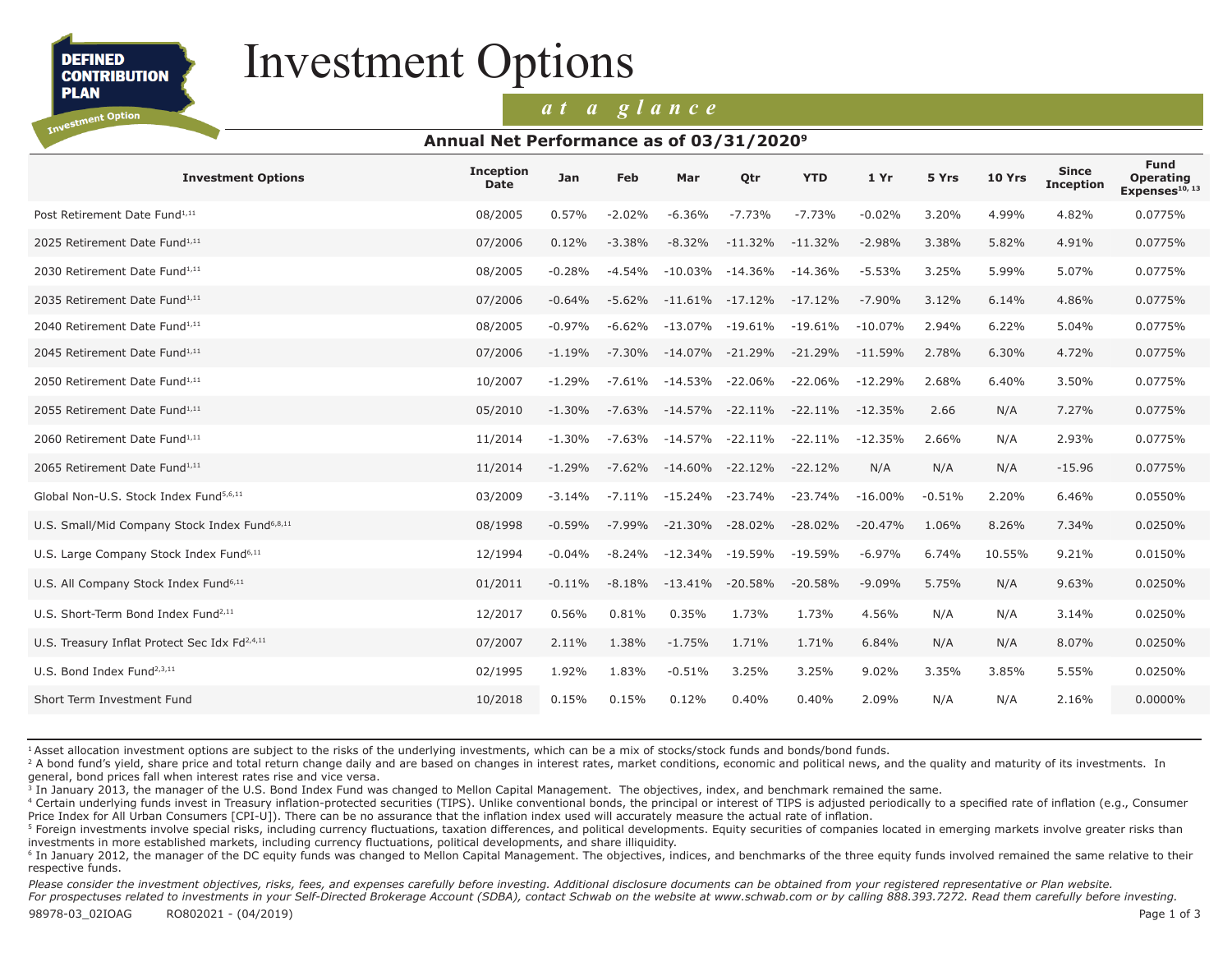**DEFINED CONTRIBUTION PLAN** 

stment Option

## Investment Options

## *at a glance*

### **Asset Allocation Funds1**

**Retirement Date Funds** - The funds seek to provide for retirement outcomes consistent with investor preferences throughout the savings and drawdown phase based on quantitatively measured risk that investors, on average, may be willing to accept. The funds will be diversified across global asset classes, with allocations changing over the investment horizon to become more heavily oriented toward debt and debt-like securities, on the premise that individuals investing for retirement desire to reduce investment risk in their retirement accounts as their retirement date approaches. The date in a target date fund's name is the approximate date when investors are expected to start withdrawing their money (generally assumed to be at age 65). The principal value of the fund(s) is not guaranteed at any time, including at the time of the target date and/or withdrawal.

#### **Bond Funds2**

**U.S. Bond Index Fund3** – The objective of the U.S. Bond Index Fund is to track the performance of the Barclays Capital U.S. Aggregate Index. In meeting this objective, the Fund may invest in securities (including those issued through private placements) and a combination of other collective funds that together are designed to track the performance of the Bloomberg Barclays U.S. Aggregate Bond Index.

**U.S. Short-Term Bond Index Fund** - The Fund's investment objective is to seek to track the performance of the Bloomberg Barclays U.S. 1-3 Year Government/Credit Index ("Index"). In meeting this objective, the Fund may invest in securities (including those issued through private placements) and a combination of other collective funds that together are designed to track the performance of the Index. The Fund will principally invest in other affiliated bank collective funds, debt securities of U.S. corporations, and the U.S. government, its agencies and instrumentalities, including mortgage-related and asset-backed securities.

**U.S. Treasury Inflation Protect Sec Idx Fd<sup>4</sup>** - To track the performance of the U.S. inflation-linked government bond market (otherwise known as Treasury Inflation Protected Securities, or "TIPS").

#### **International Stock Funds5**

Global Non-U.S. Stock Index Fund<sup>6</sup> - The Fund seeks to track the performance of the MSCI All Country World Index (ACWI) ex-U.S. Index ("Index"). In meeting this objective, the assets of the Fund may be invested in securities, and a combination of other collective funds that are designed to track the performance of such Index. The Fund will principally invest in a combination of other affiliated bank collective funds, equity securities, and derivatives, including common stock of foreign companies, depository receipts, financial futures, and over-the-counter derivatives that represent developed and emerging market equity securities.

### **Large Company Stock Funds**

**U.S. Large Company Stock Index Fund<sup>6</sup>** - The strategy seeks to replicate the performance and characteristics of the S&P 500 $\odot$  Index<sup>7</sup> with minimal tracking error. Mellon Capital uses full replication to construct the portfolio, holding each security in the index in its proportionate weight. This method limits the need for rebalancing and substantially reduces transaction costs relative to other indexing methods.

**U.S. All Company Stock Index Fund<sup>6</sup>** - The strategy seeks to replicate the performance and characteristics of the Broad Market Index with minimal tracking error. Mellon uses full replication to construct the portfolio, holding each security in the index in its proportionate weight. This method limits the need for rebalancing and substantially reduces transaction costs relative to other indexing methods.

#### **Mid-Sized Company Stock Funds8**

**U.S. Small/Mid Company Stock Index Fund6,8** - The U.S. Small/Mid Company Stock Index Fund seeks to match the performance and overall characteristics of the Dow Jones U.S. Completion Total Stock Market Index<sup>SM</sup> in a risk-controlled, cost-effective manner. The Funds approach to quality indexing aims to minimize tracking error, manage transaction costs, and replicate the majority of the index and<br>sample from the remaining smaller securities. sample from the remaining smaller securities.

#### **Money Market Funds**

**Short-Term Investment Fund** - The Short-Term Investment Fund seeks to achieve the highest current income consistent with maintaining liquidity and safety of principal. *You could lose money by investing in a money market fund. Although the fund seeks to preserve the value of your investment at \$1 per share, it cannot guarantee it will do so. An investment in the fund is not insured or guaranteed by the Federal Deposit Insurance Corporation or any other government agency. The fund's sponsor has no legal obligation to provide financial support to the fund, and you should not expect that the sponsor will provide financial support to the fund at any time.*

#### **Self-Directed Brokerage Account**

The Self-Directed Brokerage Account (SDBA) allows you to select from numerous investment options for additional fees. The SDBA is intended for knowledgeable investors who acknowledge and understand the risks associated with the investments contained in the SDBA.

<sup>&</sup>lt;sup>7</sup> S&P 500® Index is a registered trademark of Standard & Poor's Financial Services LLC, and is an unmanaged index considered indicative of the domestic Large-Cap equity market.

<sup>&</sup>lt;sup>8</sup> Equity securities of small- and medium-sized companies may be more volatile than securities of larger, more established companies.

<sup>&</sup>lt;sup>9</sup> The average annual and calendar year returns for the institutional funds reflect actual total returns for each fund. Administrative fees and fund operating expenses will reduce the overall rate of return. Past performance is not an indication of future investment results.

Due to cash flows, your actual return may vary.